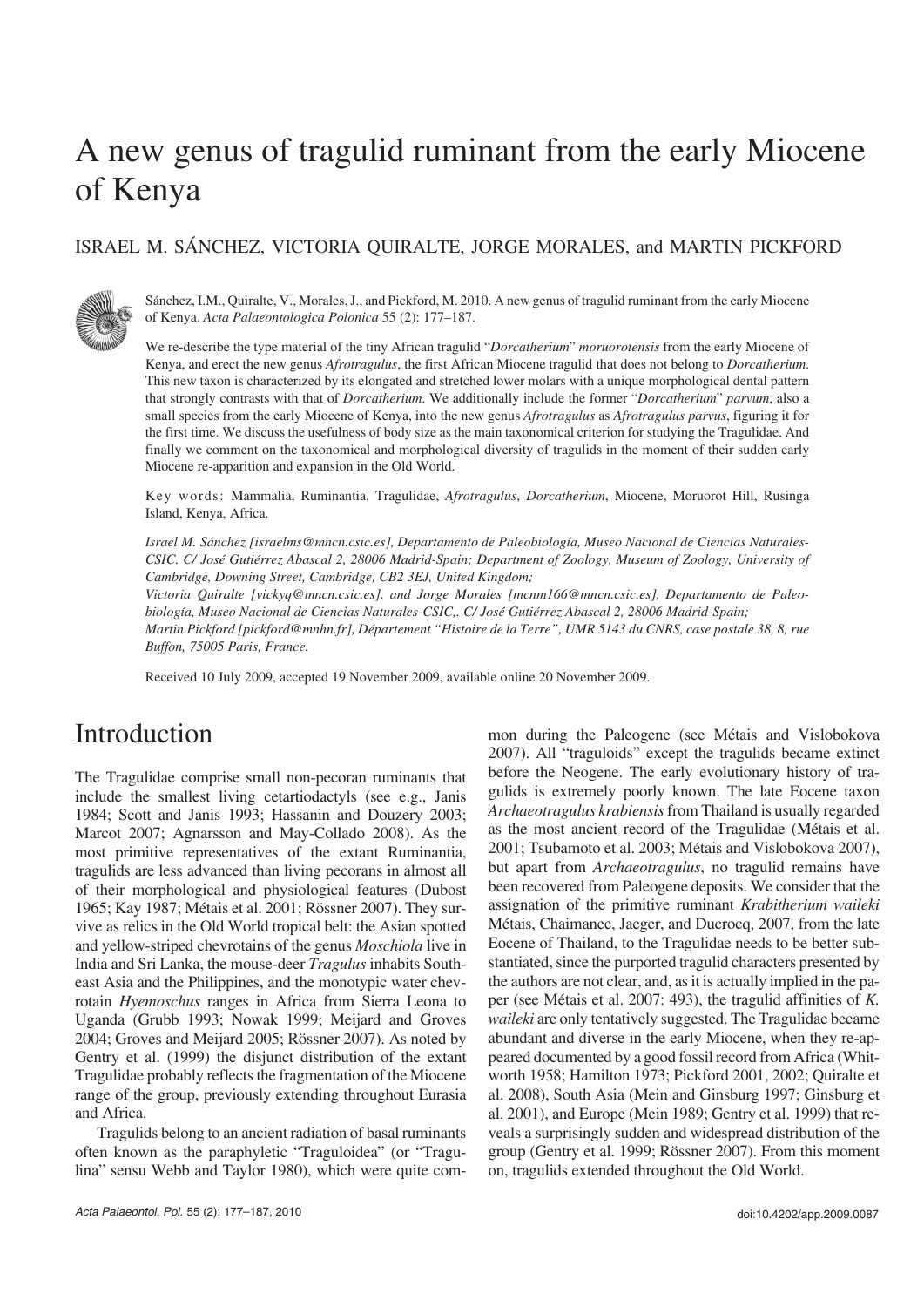

Fig. 1. Life reconstruction of an adult male *Dorcatherium*. Illustration by Mauricio Antón.

As pointed out by Rössner (2007), the majority of fossil tragulids and the totality of fossil African species have been included in the extinct genus *Dorcatherium* (Fig. 1), which was first described from the late Miocene of Europe with the type species *Dorcatherium naui* Kaup and Scholl, 1834. This genus embraces the major part of the Miocene–Pliocene di− versity of the Tragulidae, with 22 recognized species (see Rössner 2007: table 16.1), exceeding other genera such as *Siamotragulus* Thomas, Ginsburg, Hintong, and Suteethorn, 1990, *Dorcabune* Pilgrim, 1910, and *Yunnanotherium* Han, 1986 by far in specific diversity. *Dorcatherium* has a wide− spread biogeographic distribution that covers Africa and Eurasia, ranging in Africa from the early Miocene to (proba− bly) the early Pliocene (Arambourg 1933; Whitworth 1958; Janis 1984; Fahlbusch 1985; Gaur 1992; Gentry et al. 1999; Pickford 2001; Morales et al. 2003; Pickford et al. 2004; Rössner 2007; Quiralte et al. 2008). As noted by Rössner (2007), *Dorcatherium*, as it is defined so far, includes a var− ied array of buno−selenodont and selenodont tragulids that show a great degree of variation in both body size and dental morphology. Specifically, this body size variability has been classically over−used to diagnose and assign *Dorcatherium* species (see Arambourg and Piveteau 1929; Colbert 1935; Withworth 1958; West 1980; Gaur 1992; Pickford 2001, 2002; Morales et al. 2003; Quiralte et al. 2008 among oth− ers), with much less emphasis put on the description of mor− phologically diagnostic characters (although some dental and postcranial characters were discussed by Morales et al. 2003; Geraads et al. 2005; Hillenbrand et al. 2009). Although body size is one of the biological factors that defines a spe−

cies, its use as the only (or main) taxonomic criterion pres− ents some critical drawbacks. For example, this practice can lead to the expansion of the morphological variability of a given species to non−real limits; also, it can obscure phenom− ena such as the existence of equally sized but morphologi− cally divergent related species, casting uncertainty over our knowledge of the evolutionary history of a given lineage (see Sánchez et al. 2009 for a good example regarding moschid pecorans). The inclusion of a number of species in *Dorca− therium* that depart morphologically in a broad manner from the type species *D. naui* and that, in some cases, embrace a morphological variability nearly equivalent to that observed between extant *Hyemoschus* and *Tragulus*/*Moschiola* is be− coming highly untenable. In the context of comparative mor− phology within Tragulidae the morphological diversity seen in *Dorcatherium* strongly suggests that this genus, as defined so far, is really a paraphyletic assemblage of diverse species that includes true *Dorcatherium* along with several other non−*Dorcatherium* forms. It is very clear that, as noted by Rössner (2007) among other authors, the genus *Dorcathe− rium* is in need of a deep morphological revision, to diagnose and extract all those taxa that are morphologically divergent in a significant way from the type species *D. naui*.

Although a complete revision of *Dorcatherium* lies be− yond the scope of this paper, the aim of this work is to present our first steps of such a revision regarding the early Miocene African *Dorcatherium*. Fossils of a minuscule tragulid from Moruorot Hill (Northern Kenya) found during the year 2000 field campaign of the Kenya Palaeontology Expedition were described by Pickford (2001) and assigned to the new species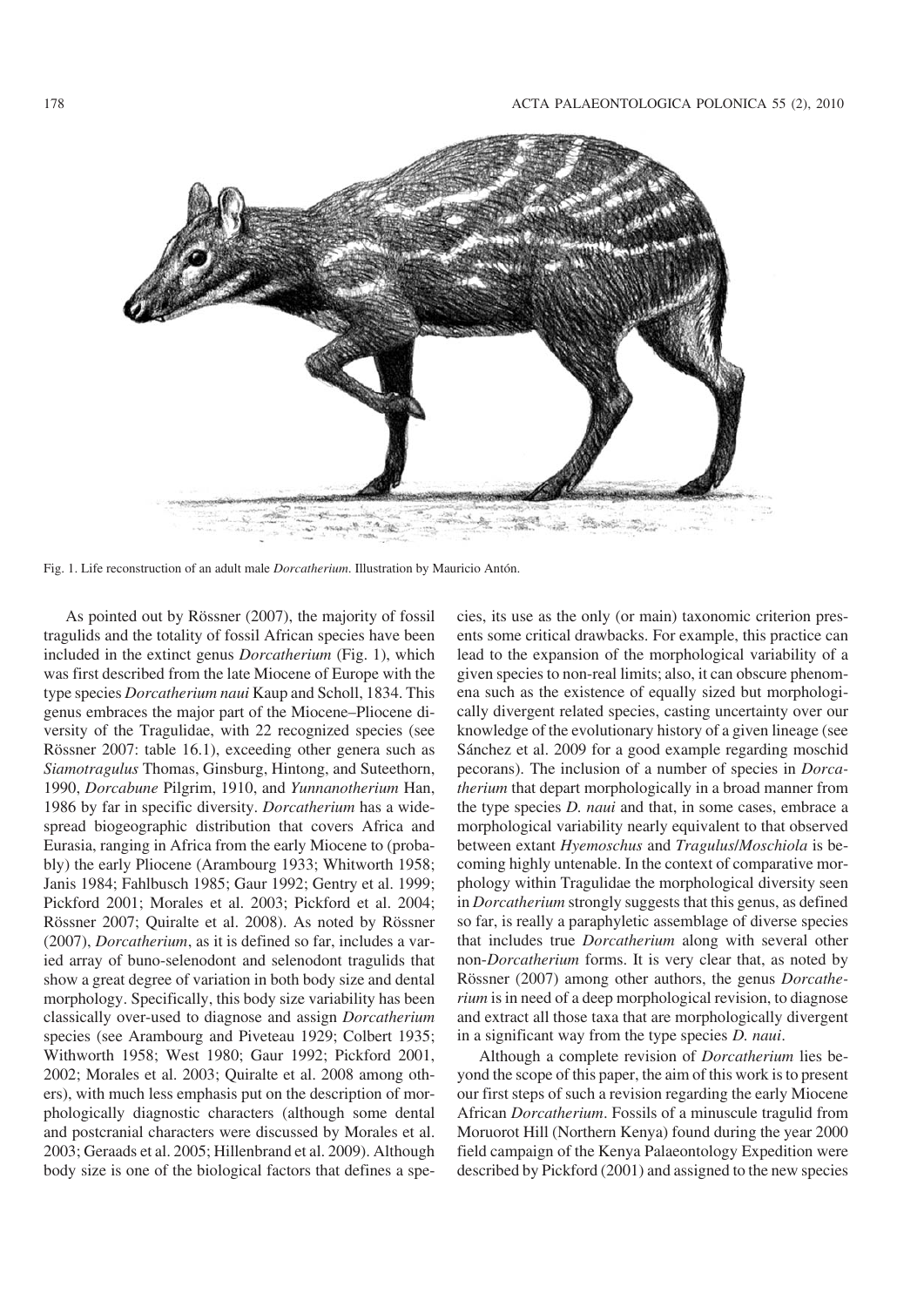SÁNCHEZ ET AL.—NEW EARLY MIOCENE TRAGULID FROM KENYA 179

"*Dorcatherium*" *moruorotensis*. In this paper we re−describe the remains of this ruminant, making special emphasis on the comparative morphology of its lower cheek teeth, and recon− sider its taxonomic assignment, including it in the new genus *Afrotragulus*. We also re−describe, discuss and figure the type material of "*Dorcatherium*" *parvum* Withworth, 1958, including previously unpublished specimens, and re−assess its taxonomic adscription, assigning it to *Afrotragulus* as *A. parvus*.

*Institutional abbreviations*.—AMNH, American Museum of Natural History, New York, USA; BMNH and NHM, Natural History Museum, London, UK; CMK, Community Museums of Kenya, Nairobi, Kenya; MNCN−CSIC, Museo Nacional de Ciencias Naturales−CSIC, Madrid, Spain; UM, Uganda Mu− seum, Uganda; UMZC, University Museum of Zoology, Uni− versity of Cambridge, Cambridge, UK.

### Materials and methods

The type materials of *Afrotragulus moruorotensis* (Pickford, 2001) and *A. parvus* (Withworth, 1958) have been compared with *Siamotragulus sanyathanai* Thomas, Ginsburg, Hin− tong, and Suteethorn, 1990, the type species of *Dorcathe− rium* (*D. naui* from Eppelsheim, MN 9) as well as the Mio− cene African *Dorcatherium* species from Namibia described by Morales et al. (2003) and Quiralte et al. (2008). The type series of *A. moruorotensis* is curated by the CMK and the NHM (the paratype specimens BMNH M82380l and BMNH M82382). All the studied fossils of *A. parvus*, including the type series and additional previously undescribed material, are curated by the NHM. The material of *D. naui* studied in this paper comprises a complete skull and mandible (BNHM M40432), originally studied and figured by Kaup (1839: pl. 23a and pl. 23b: 3). This specimen belongs to the type series from Eppelsheim and it is stored in the NHM. The holotype of *D. naui* (a right hemimandible figured by Kaup (1839: pl. 23: 1) is lost and only a cast is available at the NHM, but it is nearly useless for comparison purposes.

Regarding the extant tragulid collections, we examined the following material pertaining to *Hyemoschus, Moschiola* and *Tragulus* stored in the MNCN−CSIC, the UMZC, and the AMNH: *Hyemoschus aquaticus* MNCN−CSIC 18947 (young female), *Moschiola meminna* private collection Jan Van der Made (Madrid) (adult female), *Tragulus javanicus* UMZC H15071 (adult male), *Hyemoschus aquaticus* AMNH 53646 (adult male), *Moschiola meminna* AMNH 240826 (adult fe− male), *Moschiola meminna* AMNH 163184 (adult female), *Moschiola meminna* AMNH 32652 (adult male), *Moschiola meminna* AMNH 200098 (adult male), *Tragulus napu* AMNH 103694 (adult male), *Tragulus napu* AMNH 103977 (adult male), *Tragulus napu* AMNH 106292 (young female), *Tragulus javanicus* AMNH 102078 (adult male).

*Anatomical definitions*.—We use the terminology of Azanza (2000: 47, figs. 14, 15) for nomenclature of the dentition (English version in Sánchez and Morales 2008: fig. 3). We follow the nomenclature of Janis (1987) and Geraads et al. (1987) to designate some key lower molar structures of tragulids. The *Dorcatherium*−fold is the fold that occurs on the linguo−distal side of the metaconid. The *Tragulus*−fold is the fold situated on the distal side of the protoconid, basally related to the pre−hypocristid and linked to the post−proto− cristid (probably not homologous with the pecoran *Palaeo− meryx*−fold; see Métais et al. 2001). Both the *Dorcatherium*− fold and the *Tragulus*−fold form the "M"−structure, which characterizes the Tragulidae.

### Systematic paleontology

Mammalia Linnaeus, 1758

Cetartiodactyla Montgelard, Catzeflis and Douzery, 1997

Ruminantia Scopoli, 1777

Tragulidae Milne−Edwards, 1864

Genus *Afrotragulus* nov.

*Type species: Afrotragulus moruorotensis* (Pickford, 2001). Moruorot, Turkana District, Kenya; early Miocene.

*Etymology*: After its home continent Africa and the family name Tragu− lidae.

*Diagnosis*.—Tragulids with narrow and elongated selenodont lower molars with well developed and vertically expanded cristids, except post−entocristid, and flat lingual cusps. Differ− ing from other tragulids in having enlarged and wide central valley; loss of contact between the pre−hypocristid and the dis− tal part of the anterior lobe with presence of interlobular bridge; contact between pre−hypocristid and pre−entocristid; presence of a reduced and round−shaped *Dorcatherium*−fold; and upper molars with heavy protoconal cingulum and absent metaconule cingulum. Differing also from *Dorcatherium*, *Dorcabune*, and *Hyemoschus* in having mesially closed tri− gonid due to the anterior expansion of both the pre−protocristid and the pre−metacristid, that contact in an anterior acute angle. From *Dorcatherium*, *Dorcabune*, *Hyemoschus*, *Yunnanothe− rium*, and *Siamotragulus* in having a strong reduction of the "M"−structure due to the complete absence of *Tragulus*−fold (this structure is present sometimes in *Moschiola* and *Tra− gulus*). And from *Yunnanotherium*, *Moschiola*, and *Tragulus* in having a elongated posterior wing of the p4, with a bifurca− tion that spreads out from the central conid, instead of being very short and starting beneath the central conid.

*Referred species*.—*Afrotragulus parvus* (Withworth, 1958).

*Stratigraphic and geographic range*.—Late early Miocene (16.8–17.5 Mya) of Kenya. It was probably already present in the basal early Miocene of Namibia (19 Mya, Faunal Set I) and in the late early Miocene of Uganda (see Discussion).

*Afrotragulus moruorotensis* (Pickford, 2001) Fig. 2.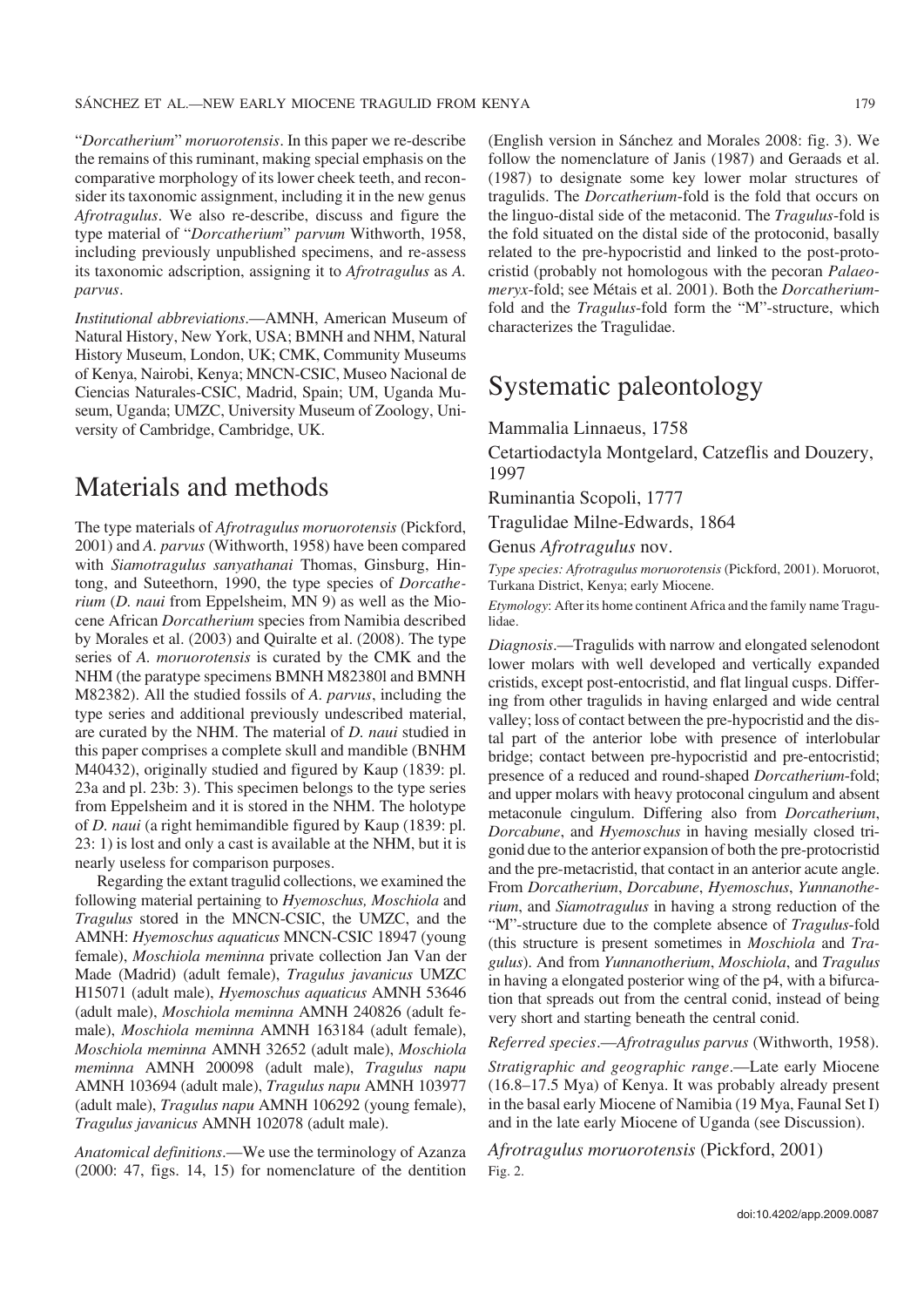

Fig. 2. Tragulid ruminant *Afrotragulus moruorotensis* (Pickford, 2001), Moruorot, late early Miocene of Kenya. **A**. Multi−focus photographs (A1–A3) and SEM  $(A_4-A_6)$  micrographs of the holotype Mor1'2000, left hemimandible with m1–m3, in occlusal  $(A_1, A_4)$ , lingual  $(A_2, A_5)$  and buccal  $(A_3, A_6)$  views; **B**. Multi-focus photographs of the paratype CMK Mor 1'2000, fragment of left maxilla with M2 in occlusal (B<sub>1</sub>) and buccal (B<sub>2</sub>) views. **C**. Multi-focus photograph of the paratype CMK Mor 1'2000, fragment of left maxilla with M3, in occlusal view. **D**. BMNH M82380, right hemimandibular fragment with m3 in occlusal  $(D_1)$ , buccal  $(D_2)$  and lingual  $(D_3)$  views. **E**. BMNH M82382, left astragalus, in dorsal  $(E_1)$  and plantar  $(E_2)$  views.

#### 2001 *Dorcatherium moruorotensis* Pickford, 2001: 438, fig. 1.

*Type material*: Holotype: CMK Mor 1'2000, left hemimandible with m1–m3 (Pickford 2001: fig. 1, table 1). Paratypes: Fragment of left maxilla with M2 and fragment of left maxilla with M3, both pertaining possibly to the same individual as the holotype (Pickford 2001: fig. 1, table 1) and with the same catalogue number CMK Mor 1'2000; BMNH M82380 (right hemimandibular fragment with m3) and BMNH M82382 (left astragalus), both from same locality as the holotype (Pickford 2001: table 1).

#### *Type locality*: Moruorot, Turkana District, Kenya (Pickford 2001).

*Type horizon*: The Moruorot localities lie within the lower part of the Kalodirr Member of the Lothidok Formation, early Miocene ca. 16.8– 17.5 Mya (Boschetto et al. 1992).

*Emended diagnosis*.—*Afrotragulus* with very elongated and narrow lower molars that show very mesio−distally enlarged

and shallow central valley; almost continuous lingual wall due to both the great vertical development of the cristids and the alignment of the cusps; very flat lingual wall of the metaconid; very developed cristids that unite all cusps, with the exception of the distal part of the entoconid; developed post−hypocristid in the m1–2, which almost reach the linguo−distal corner of the teeth.

#### *Description*

*Mandible and lower molars*.—The mandible fragment of the holotype lacks the ventral border, nevertheless the mandible seems to be low as is typical in tragulids. The lower molars of *Afrotragulus moruorotensis* (Fig. 2A, D) are elongated and narrow. The distal lobe of both m1 and m2 is broader than the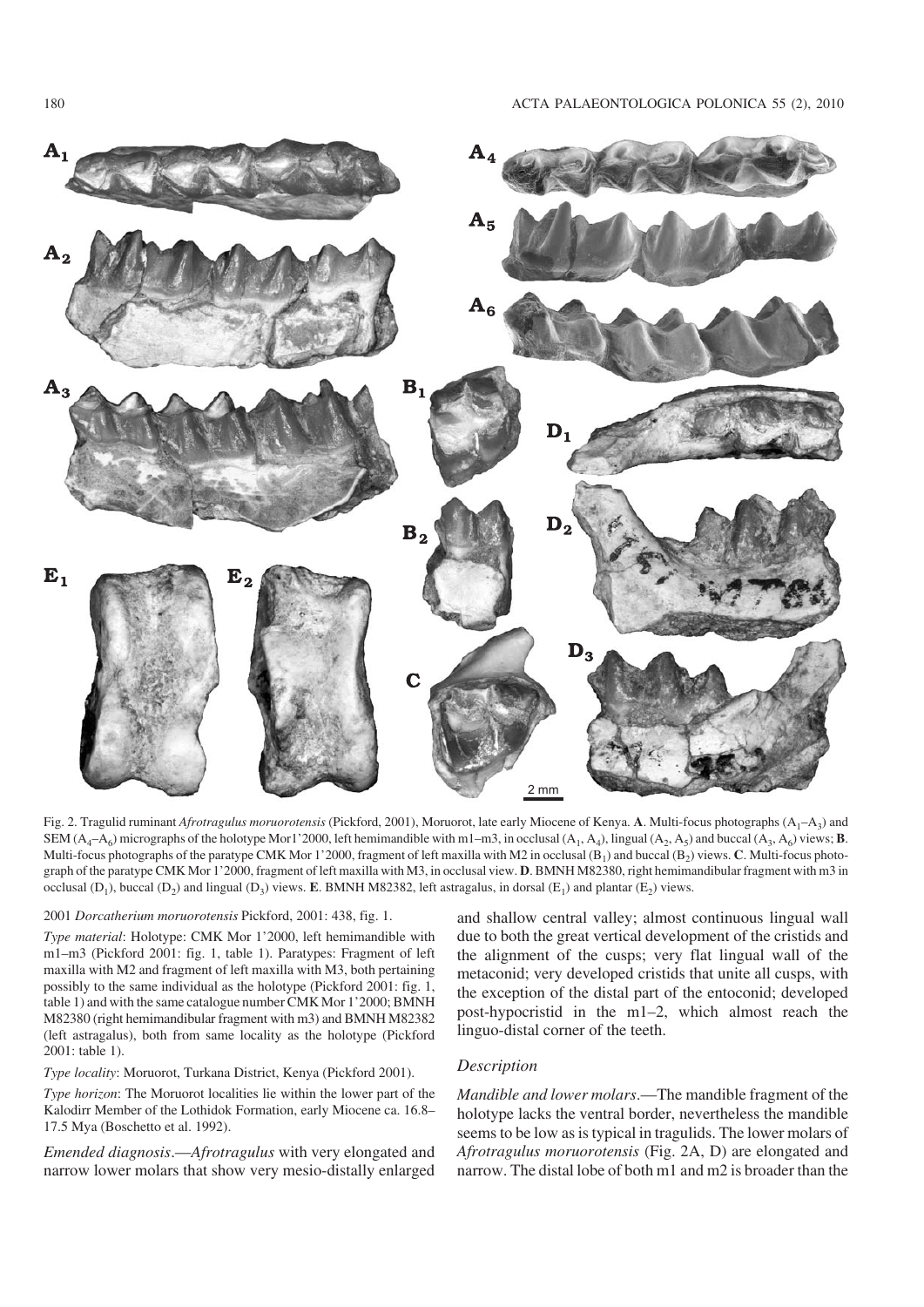anterior lobe. The buccal cusps are crescent shaped. The metaconid is very flat and the cristids are high. The elonga− tion of the lower molars enlarges the triangular central valley mesio−distally, making it markedly broad. This elongation cuts the contact between the pre−hypocristid and the anterior lobe. Moreover, the pre−hypocristid in *Afrotragulus* contacts the inner wall of the pre−entocristid. The cristids are very de− veloped for a tragulid except the post−entocristid, which is absent, and unite all the main cusps at a medium degree of molar wear. Both the height and the extension of the cristids make the lower molars of *Afrotragulus moruorotensis* very selenodont for a tragulid. The *Dorcatherium*−fold is short and rounded, and the *Tragulus*−fold is absent; consequently, the "M"−structure is poorly developed. The entoconid is placed slightly forward with respect to the hypoconid. The post− hypocristid extends lingually but does not completely reach the disto−lingual corner of the tooth. There is no ectostylid. The anterior cingulid is strongly developed. The posterior cingulid is also robust in both the m1 and m2. Although part of the buccal and distal surfaces of the third lobe of the m3 are missing, this lobe is well developed, being typically tragulid in morphology: the hypoconulid has a strongly pointed tip and the lobe is linguo−distally open.

*Upper molars*.—The upper molars of *Afrotragulus moruoro− tensis* (Fig. 2B, C) have broad and low cusps with strongly developed mesostyle and buccal ribs. However, the cristae are somewhat longer than in *Dorcatherium*. The post−proto− crista is short, but the pre−metaconulecrista is well devel− oped. As occurs in *A. parvus* (as noted by Withworth 1958) *A. moruorotensis* has a strong lingual cingulum in the base of the protocone, and lacks an entostyle.

*Astragalus*.—The postcranial skeleton of *Afrotragulus* is poorly known. The astragalus (BMNH M82382, Fig. 2E) looks rather narrow and slender, with a markedly inclined and triangular proximo−plantar facet for the calcaneum.

*Stratigraphic and geographic range*.—"*Dorcatherium*" *moruorotensis* has been cited from Rusinga, Karungu, Arongo Uyoma and Mfwangano (Kenya, lower Miocene; Pickford 2001). A form assigned to "*Dorcatherium*" sp. cf. "*Dorcatherium*" *moruorotensis* has been cited from the lower Miocene of the Sperrgebiet, Namibia (Quiralte et al. 2008; see Discussion).

#### *Afrotragulus parvus* (Withworth, 1958)

Fig. 3.

1958 *Dorcatherium parvum* Withworth, 1958: 11–14.

2002 *Dorcatherium parvum* Pickford, 2002: 88: pl. 1: 2–4.

*Type material*: Holotype: BMNH M29514, left hemimandible with m1–m3 (Withworth 1958). Paratypes: Withworth (1958) does not spec− ify paratypes, and some of the original specimens are not currently lo− cated. We consider the specimens from Rusinga localities listed and de− scribed by Withworth (1958: tables 5, 6) as the paratypes of the species. We exclude the specimens BMNH 1171.50 (Kathwanga locality) and BMNH R.846.48 (Rusinga locality; see Discussion).

*Referred specimens*: BMNH M82689, left hemimandibular fragment with m1–m2; BMNH M82690, hemimandibular fragment with m2;

Table 1. *Afrotragulus parvus*, Rusinga Island, late early Miocene of Kenya. Dental measurements of the new specimens described in this pa− per (the measurements of the type series appear in Whitworth 1958). Measurements in millimeters.

| Specimen           | Dental piece   | Length | Width |
|--------------------|----------------|--------|-------|
| <b>BMNH M82689</b> | m1             | 4.9    | 2.59  |
|                    | m2             | 6.01   | 3.15  |
| <b>BMNH M82690</b> | m <sub>2</sub> | 6.49   | 3.24  |
| <b>BMNH M82686</b> | M1             | 5.05   | 4.45  |
|                    | M2             | 5.61   | 5.63  |

Table 2. *Afrotragulus parvus*, Rusinga Island, late early Miocene of Kenya. Measurements of the new astragali described in this paper. Mea− surements in millimeters.

| Specimen           | Length | Proximal<br>width | Middle<br>width | Anteroposterior<br>width |
|--------------------|--------|-------------------|-----------------|--------------------------|
| <b>BMNH M82687</b> | 12.65  | 6.29              | 6.25            | 6.44                     |
| <b>BMNH M82688</b> | 11.5   | 5.65              | 6.25            | 6.13                     |

BMNH M82686, left maxillar fragment with P4–M3; BMNH M82687 and BMNH M82688, right astragali (measurements in Tables 1, 2; all from Rusinga localities; see Discussion).

*Type locality*: Rusinga localities (Kathwanga series, Hiwegi beds, Kia− hera series), Rusinga, Western Kenya (Withworth 1958).

*Type horizon*: Early Miocene ca. 17.5 Mya (Withworth 1958; Pickford and Senut 2003). Withworth (1958) does not specify a horizon for the holotype specimen.

*Emended diagnosis*.—*Afrotragulus* differing from the type species in its larger size and in some morphological characters of the lower molars: shorter post−hypocristid in the m2; weaker posterior cingulid; less vertically developed cristids; less aligned lingual cusps; and entoconid located almost in front of the hypoconid.

#### *Description*

*Mandible and lower molars*.—As noted by Withworth (1958) the mandible of *A. parvus* is low and narrow as is typical of tragulids. The elongated and narrow lower molars of *A. par− vus*, with their well−marked selenodonty and high cristids are very similar to those of the type species (Fig. 3A–C, E, F). Both the separation between the pre−hypocristid and the ante− rior lobe and the contact of the pre−hypocristid with the pre− entocristid are very clear. The post−hypocristid in the m2 is not as developed as in *A. moruorotensis*. The *Dorcatherium*−fold is rounded and poorly developed, and the *Tragulus*−fold is ab− sent. The entoconid is located almost in front of the hypoconid, whereas is displaced in the type species. The lingual cusps are not aligned, at least not at the level of *A. moruorot− ensis*. The posterior cingulid is less developed than that of the type species. The anterior cingulid is strong and there are no ectostylids.

*Upper molars*.—The upper molars of *A. parvus* are very sim− ilar to that of the type species (Fig. 3D). The molars are more selenodont than those of *Dorcatherium*. The lingual ribs are strong and the mesostyle is well developed. The post−proto−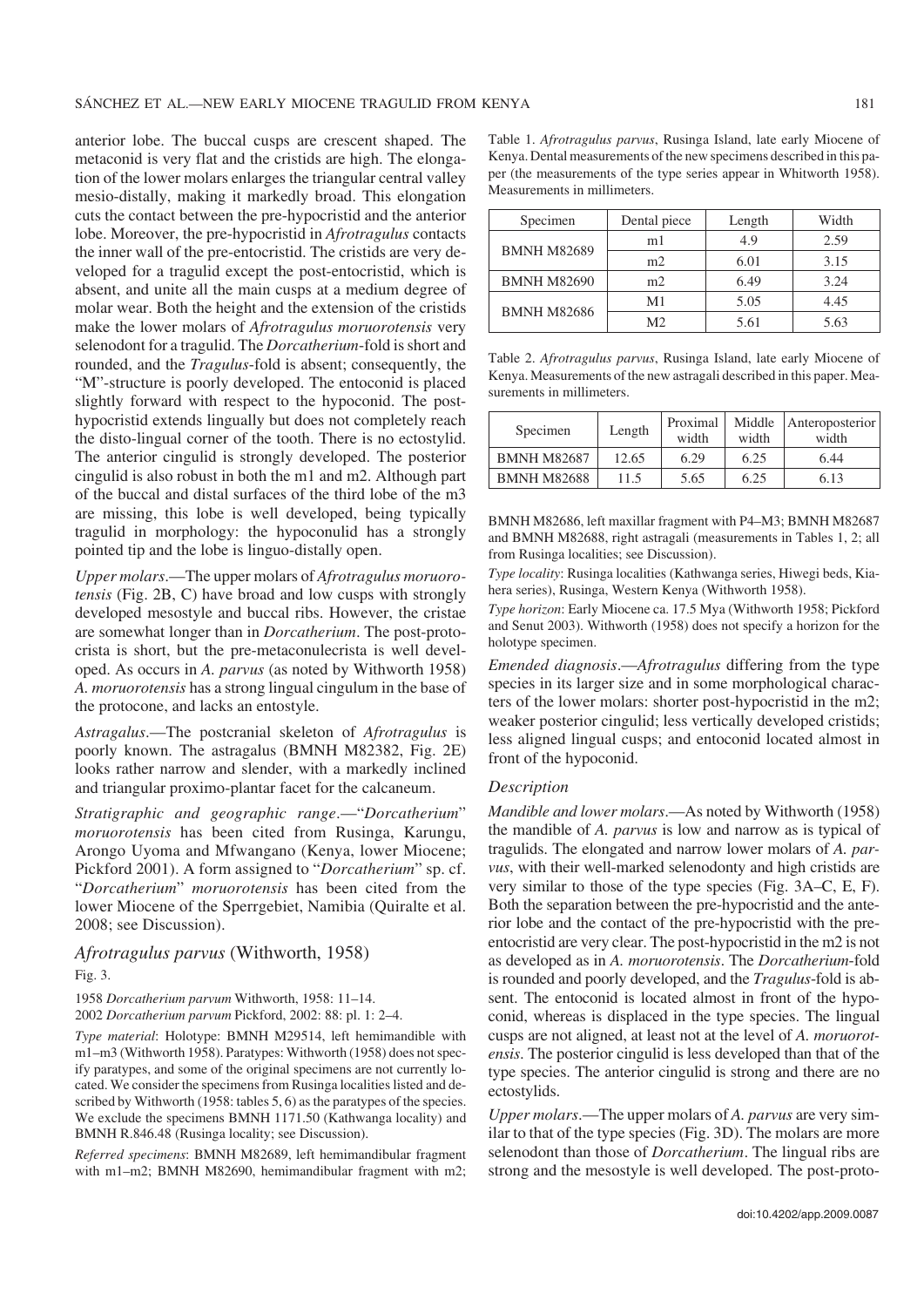

Fig. 3. Selected specimens of tragulid ruminant *Afrotragulus parvus* (Withworth, 1958), Rusinga Island, late early Miocene of Kenya. **A**. Holotype BMNH M29514, left hemimandible with m1–m3, in occlusal  $(A_1)$ , buccal  $(A_2)$  and lingual  $(A_3)$  views. **B**. Paratype BMNH 485.49, right hemimandibular fragment with m2–m3, in occlusal (B<sub>1</sub>), buccal (B<sub>2</sub>) and lingual (B<sub>3</sub>) views. **C**. Paratype BMNH 56.51, right hemimandibular fragment with m2–m3, in occlusal (C<sub>1</sub>), buccal  $(C_2)$  and lingual  $(C_3)$  views. **D**. Paratype BMNH M30201 (BMNH 505.47 in Withworth 1958: table 6), right maxillary fragment with M2–M3, in linguo-occlusal (D<sub>1</sub>) and buccal (D<sub>2</sub>) views. **E**. BMNH M82690, left hemimandibular fragment with m2, in occlusal (E<sub>1</sub>), lingual (E<sub>2</sub>) and buccal (E<sub>3</sub>) views. **F**. BMNH M82689, left hemimandibular fragment with m1–m2, in occlusal  $(F_1)$ , buccal  $(F_2)$  and lingual  $(F_3)$  views. **G**. BMNH M82688, right astragalus, in dorsal (G<sub>1</sub>) and plantar (G<sub>2</sub>) views. **H**. BMNH M82687, right astragalus, in dorsal (H<sub>1</sub>) and plantar (H<sub>2</sub>) views.

crista is short, but the pre−metaconulecrista is well elongated, almost reaching the internal side of the buccal wall. The protoconal cingulum is strong, but it is lost in the meta− conule. There is no entostyle.

*Astragalus*.—The astragali BMNH M82687 and BMNH M82688 are extraordinarily similar to the specimen BMNH M82382 from Moruorot; they are narrow and tall, with a tri− angular shaped proximo−plantar facet for the calcaneum (Fig. 3G, H).

*Stratigraphic and geographic range*.—"*Dorcatherium*" *par− vum* has been cited from the late early Miocene of the Napak Member in Uganda (Pickford 2002). Also a form described as "*Dorcatherium*" sp. cf. "*D*." *parvum* has been cited in the basal early Miocene of Langental, Namibia (Quiralte et al. 2008). See Discussion.

## Discussion

In his description of "*Dorcatherium*" *parvum*, Withworth (1958) already noted that this species seemed "to be a some− what advanced form" (Withworth 1958: 13). The characters of the lower dentition of *Afrotragulus* make it, in fact, truly remarkable and clearly different from any other described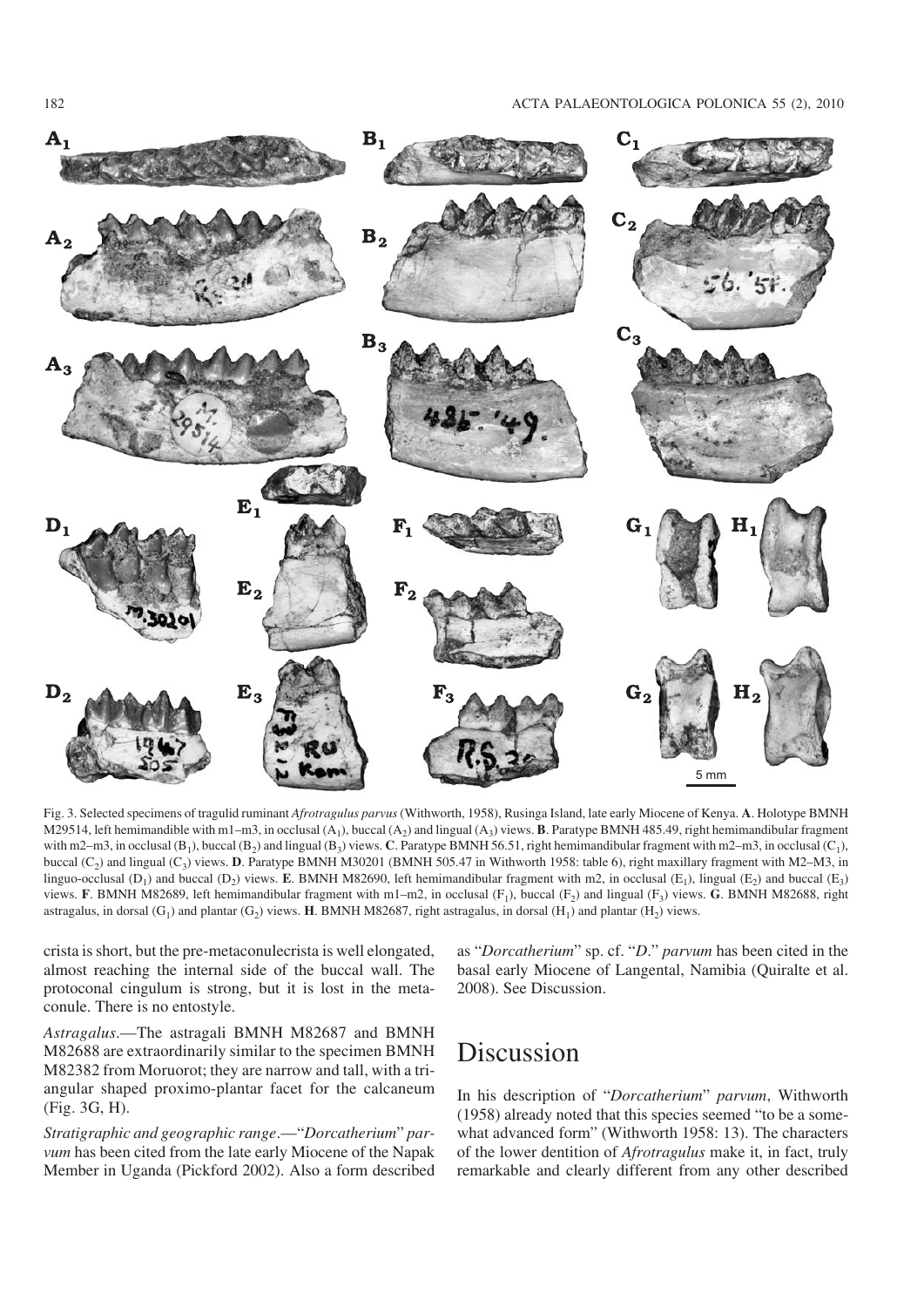

Fig. 4. *Afrotragulus moruorotensis* (Pickford, 2001) and *Dorcatherium naui* Kaup and Scholl, 1834, type species of each respective genus, late early Mio− cene of Kenya and Eppelsheim (Germany), respectively. Also below *Moschiola meminna* Erxleben, 1777 and *Hyemoschus aquaticus* Ogilby, 1841 (extant tragulids). **A**. Drawing of *A. moruorotensis*, m2 of the holotype CMK Mor 1'2000, showing the main characters discussed in the text. **B**. Drawing of *D. naui*, m2 of the right mandible of the specimen BMNH M40432 (Eppelsheim; the holotype is lost, see Hillenbrand et al. 2009), showing the main characters discussed in the text. **C**. *Moschiola meminna*, left m2 (private collection Jan van der Made, Madrid). **D**. *Hyemoschus aquaticus*, right m1 of the specimen MNCN−CSIC 18947. Note the main morphological features that characterize the lower molars of *Afrotragulus* in occlusal view (**A**), differentiating it from *Dorcatherium* (**B**) and the extant selenodont (**C**) and bunoselenodont (**D**) tragulids: enlarged cristids, main cusps with flat internal walls, enlarged and trian− gular central valley, separated mesial and distal lobes, presence of interlobular bridge that extends between the post−metacristid and the pre−entocristid (note that the lobes in *Moschiola* are connected though there is no *Tragulus*−fold present), incomplete "M"−structure, short *Dorcatherium*−fold. Note also the clear differences in the mesial closing of the trigonid: whereas in *Afrotragulus* (**A**) the pre−metacristid and the pre−protocristid extend forward contacting in a marked angle, *Dorcatherium* (**B**) presents a hyper−developed and curved pre−protocristid that contacts with a very short pre−metacristid, forming a well de− veloped mesial platform. Drawings not to scale.

tragulid. We summarize in the Fig. 4 the key morphological characters of the lower molars that clearly distinguish be− tween *Afrotragulus* and *Dorcatherium*.

It has been stated that the presence of the "M"−structure might be the most reliable dental feature for recognizing a tragulid, at least the most primitive representatives of the group (Métais and Vislobokova 2007). This structure is very clear in genera such as *Dorcatherium*, *Hyemoschus*, *Dorca− bune*, and *Siamotragulus*, but it becomes diffused in *Yunnano− therium*, *Tragulus*, and *Moschiola*, and totally breaks down in *Afrotragulus*. The loosening of the "M"−structure in *Afro− tragulus* derives from the shortening of the *Dorcatherium*−fold and the loss of the *Tragulus*−fold. All the studied specimens of both *Afrotragulus moruorotensis* and *A. parvus* totally lack the *Tragulus*−fold, showing a clean posterior wall of the proto− conid. Withworth (1958) claimed that this structure appeared in some specimens of "*Dorcatherium*" *parvum*. However, the examination of specimens such as the mandibular fragments BMNH 1171.50 from Kathwanga and BMNH R.846.48 from Rusinga (Withworth 1958: table 5), that still have a *Tragulus*− fold, a complete "M"−structure, bunoid cusps, short pre−meta− cristid and a well developed anterior trigonid "platform", dem− onstrates that they belong in fact to a *Dorcatherium* species larger than *A. parvus* and morphologically different. Thus, *Afrotragulus* seems to be the only tragulid that totally lost the *Tragulus*−fold, since both *Tragulus* and *Moschiola* can some− times show a weak fold behind the protoconid that connects with the pre−hypocristid (typical of tragulids). The *Dorcathe−*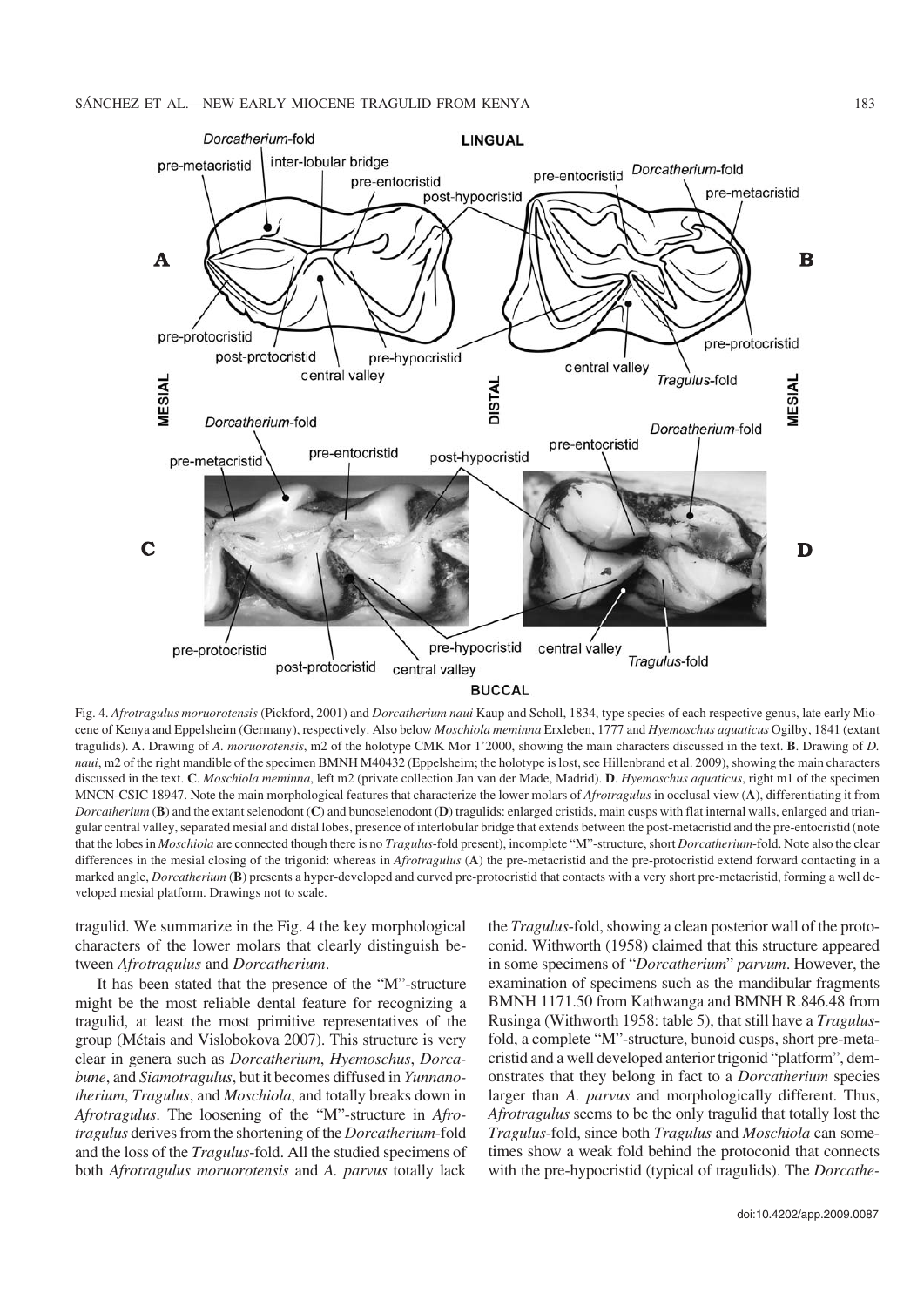*rium*−fold in *Afrotragulus* is much shorter and more rounded than that of *Dorcatherium* (although it can be somewhat rounded in some *Dorcatherium* species), *Siamotragulus*, *Dor− cabune*, *Yunnanotherium*, *Hyemoschus*, *Moschiola*, and *Tra− gulus*. In all these genera, the *Dorcatherium*−fold is flatter and runs parallel to the lingual wall of the metaconid, generating a marked furrow. However, although morphologically unique, the *Dorcatherium*−fold of *Afrotragulus* still can be recognized as such, since its bucco−distal side still faces the lingual wall of the metaconid, contrary to the condition observed in the meta− conid rib of pecorans. Although the "M"−structure can still be considered the most reliable feature for recognizing tragulid lower molars, advanced forms such as *Afrotragulus* and the Asian extant genera demonstrate that it has been secondarily reduced and/or lost several times in the course of the evolu− tionary history of the group.

Tragulids comprise bunoselenodont and selenodont forms, with a distinct group of general features characteriz− ing both types of dentition. We focus here on the lower mo− lars, since they are the basis of our systematic discussion on *Afrotragulus*. Bunoselenodont tragulids have rounded cusps with more or less developed cristids, whereas selenodont forms have, in addition to enlarged cristids, non−rounded cusps with flat internal walls. Thus, selenodonty in tragulids (as in all ruminants) is determined by the longitudinal exten− sion and vertical development of the cristids, and also by the flattening of the main cusps. The cristids of the bunoseleno− dont taxa (*Dorcatherium, Dorcabune*, and *Hyemoschus*) are variable in their vertical and longitudinal extension within certain limits. As a result, the lower molars of these forms have very pointed main cusps. Specifically, *Dorcatherium* can show a variable amount of well−developed "seleno− donty" (i.e., extension of the cristids, as in *D. naui* and *D. guntianum*) but does not show the characters of fully selenodont forms as *Afrotragulus*. The type species *D. naui* from Eppelsheim (Germany) shows clearly bunoselenodont lower molars (despite its somewhat expanded cristids), with a well−developed "M"−structure. The *Dorcatherium*−fold is somewhat short but flat. The *Tragulus*−fold is well devel− oped. Although the cristids are more developed than in sev− eral other *Dorcatherium* forms, the cusps are clearly bunoid with curved internal walls. Also the pre−protocristid is very well developed; it turns lingually and connects with the very short pre−metacristid, mesially closing the trigonid and de− veloping an anterior round "platform" (Fig. 4). The Miocene African *Dorcatherium* (*D. songhorensis*, *D. pigotti*, *D. iri− riensis*, and *D. chappuisi*; see Arambourg 1933; Withworth 1958; Pickford 2002; Morales et al. 2003; Quiralte et al. 2008), albeit showing less−developed cristids than *D. naui*, consistently show the general lower molar plan of the type species from Eppelsheim: bunoselenodont lower molars with bunoid main cusps and mesial closing of the trigonid con− ducted by the hyper−elongation of the pre−protocristid. This suggests that true *Dorcatherium* can develop a variable de− gree of "selenodonty" while maintaining its general lower molar features. The general lower molar plan of *Dorca−*

*therium* persists through a wide range of body sizes, from large (e.g., the European *D. crassum* and *D. naui*) to small species (as *D. songhorensis* or *D. nagrii*). Additionally, the existence of large to tiny−sized selenodont tragulids (e.g., from "*Dorcatherium*" *majus* to *Afrotragulus*, *Yunnanothe− rium* and the extant Asian forms) that overlap with most of the size range of *Dorcatherium*, suggests that the enhanced selenodonty in tragulids evolved independently of body size and is not an allometric by−product. The lower molars of the selenodont tragulids such as *Afrotragulus*, *Siamotragulus*, *Yunnanotherium*, *Moschiola*, and *Tragulus* are characterized by the presence of flat main cusps with cristids that are not only elongated but also very vertically developed. Those flat cusps are not encountered in *Dorcatherium*, *Dorcabune*, or *Hyemoschus*. Also, the mesial closing of the trigonid is con− ducted through the longitudinal development of both the pre−protocristid and the pre−metacristid, resulting in a char− acteristic triangular anterior shape (Fig. 4). This feature is very obvious in the extant Asian species, *Yunnanotherium* and *Afrotragulus*, while *Siamotragulus* has a less developed pre−metacristid and the mesial closing of the trigonid is less conspicuous. The feature that makes *Afrotragulus* unique among both selenodont and bunoselenodont tragulids is the marked elongation and the extremely high crown of the lower molars, which is accompanied by a set of associated traits (Fig. 4). The central buccal valley is very wide and tri− angular−shaped, instead of the narrow valley present in both the selenodont and the bunoselenodont forms. This feature is still more exaggerated in *A. moruorotensis* than in *A. parvus*. Also, the elongation of the lower molars results in the inter− ruption of the contact between the pre−hypocritstid and the mesial lobe. In all known tragulids except *Afrotragulus*, the pre−hypocristid is always connected (or related) with the mesial lobe, independent of the degree of development of the *Tragulus*−fold. When the *Tragulus*−fold is present, the pre− hypocristid connects with it, and when it is under−developed, as in *Tragulus* and *Moschiola*, the pre−hypocristid still main− tains the connection with the distal wall of the protoconid. In *Afrotragulus* this contact is lost, and the pre−hypocristid con− nects with the pre−entocristid instead; also, a narrow interlob− ular bridge of enamel connects the mesial and the distal lobes (Fig. 4). We find all these characters important enough to jus− tify the separation of *Afrotragulus* from *Dorcatherium*.

Apart from the Kenyan type localities, certain fossil mate− rials from the late early Miocene of Uganda and the early Miocene of Namibia have been described as belonging to "*Dorcatherium*" *parvum* and "*D*." *moruorotensis*. Scarce and small−sized tragulid postcranial material from the Napak Member in Uganda (see Pickford 1986, for a correlation be− tween Napak and Western Kenya localities) was assigned to "*Dorcatherium*" *parvum* (Pickford 2002: pl. 1: 2–4). The lack of dental remains makes this assignment ambiguous, since such small remains could belong either to *Afrotragulus par− vus* or a small−sized *Dorcatherium*. However, the morphol− ogy of the astragalus UM Nap V 2'95, narrow and slender, recalls the morphology of the specimen BMNH M82382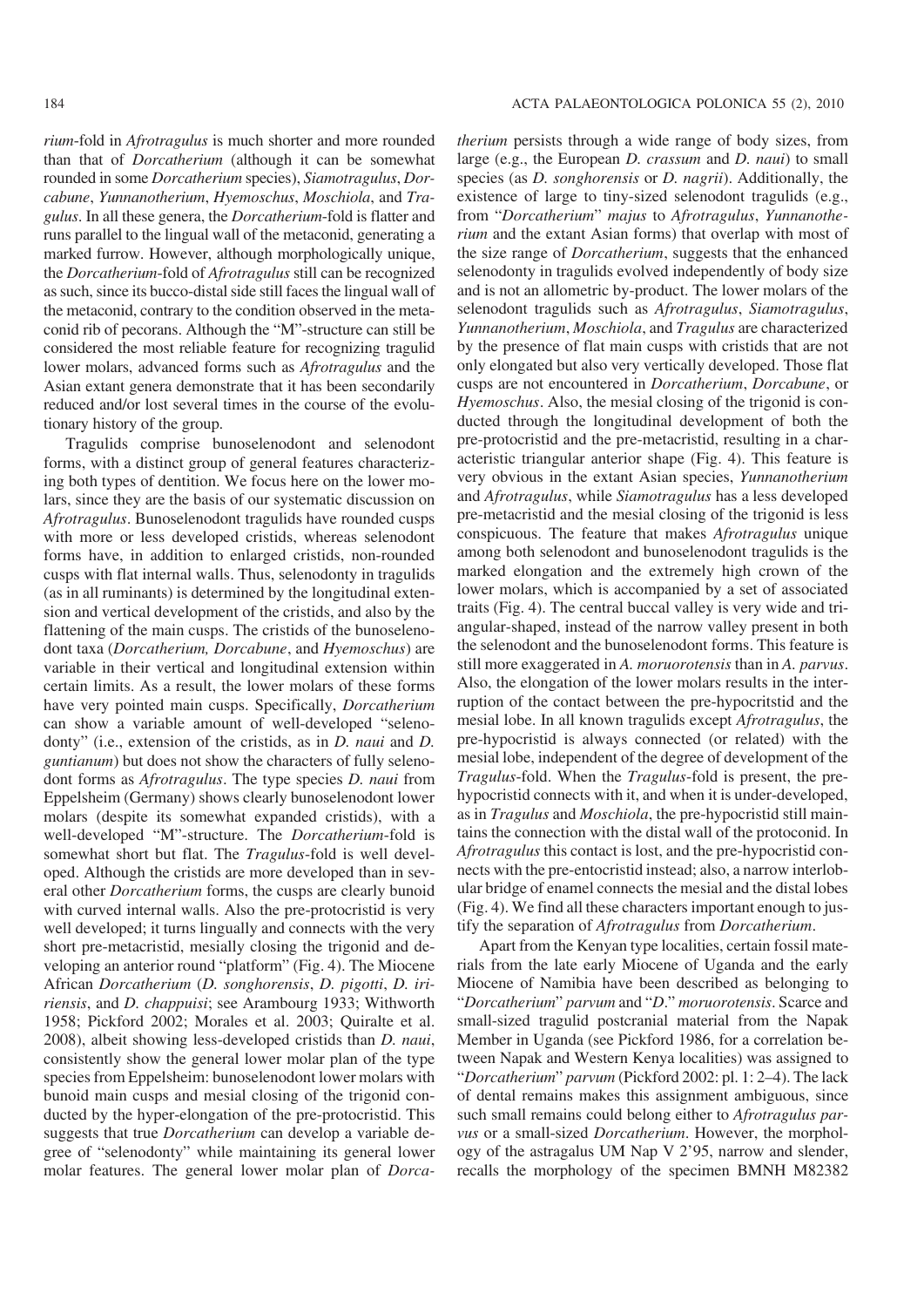(*A. moruorotensis*) from Moruorot. Also, Pickford (2001) as− signed a certain number of small−sized tragulid astragali from several Western Kenya localities (see Pickford 2001: table 10, for a complete list of localities and measurements) to "*Dorcatherium*" *moruorotensis*. Again, the lack of dentition from these localities makes the assignment of this material ambiguous. Lower molar remains are needed to confirm the presence of *A. parvus*in the Napak Member of Uganda and of *A*. *moruorotensis* in more Western Kenyan localities other than Moruorot. On the other hand, Quiralte et al. (2008) identified "*Dorcatherium*" sp. cf. "*D*." *moruorotensis* and "*Dorcatherium*" sp. cf. "*D*." *parvum* in the early Miocene of the Sperrgebiet (Namibia). The single astragalus pertaining to the former, smaller tragulid, which would correspond to *A. moruorotensis*, is narrow and elongated with a markedly in− clined proximo−plantar facet for the calcaneum (see Quiralte et al. 2008: pl. 1: 10). As with the Napak astragalus, this spec− imen is very similar in size and morphology to the paratype astragalus BMNH M82382 from Moruorot. However, a sin− gle astragalus is insufficient to unambiguously refer the smaller Namibian species to *A. moruorotensis*. The M3 as− signed to "*Dorcatherium*" sp. cf. "*D*." *parvum* shows a very strong protoconal cingulum but an absent metaconule cin− gulum (Quiralte et al. 2008: pl. 1: 5), a typical feature of the upper molars of *Afrotragulus*, so it probably belongs to *A. parvus* indeed. Nevertheless, the lack of lower molars also makes the *Afrotragulus* status of these Namibian fossils am− biguous (especially those referred to "*Dorcatherium*" sp. cf. "*D*." *moruorotensis*), so the presence of this genus in the early Miocene of Namibia still has to be fully confirmed with future discoveries. If it finally were the case, the paleobiogeogra− phical and biochronological range of *Afrotragulus* would ex− tend into Southern Africa and to 19 Mya, respectively.

The fossil record indicates that the specific diversity of the Tragulidae increased by the end of the early Miocene not only in Africa, but also in the entire Old World (Gentry et al. 1999; Pickford, 2001, 2002; Rössner 2007). The presence of *Afro− tragulus* in the late early Miocene of Kenya expands both the taxonomical and morphological diversity of early Miocene tragulids, and demonstrates that the early radiation and diver− sification of the group involved at least two types of distinct selenodont advanced forms that were, apparently, endemic to Asia (*Siamotragulus*) and Africa (*Afrotragulus*) respectively. Rössner (2007: 219) pointed out that the Miocene distribution of the Tragulidae "testify to an early geographic division be− tween Eurasian and African family branches". It is difficult to discuss this assertion without a reliable genus−level phylogen− etic analysis of the Tragulidae. However, it seems that a stron− ger relationship exists between Africa and Europe regarding the early Miocene Tragulidae (as already pointed out by Janis 1984), than between Europe and Asia, and thus it would be better to refer to an early geographic division between the "Euro−African" and "Asian" branches of the Tragulidae. In strict biogeographic terms *Afrotragulus* and *Dorcatherium* could be considered the "African" branch of the Tragulidae, since both are first recorded in the African early Miocene, whereas *Dorcabune* and *Siamotragulus* could be considered the "Asian" branch, first recorded in Asia almost synchro− nically (Withworth 1958; Ginsburg et al. 2001; Pickford 2001, 2002; Quiralte et al. 2008). *Dorcatherium* appeared only a bit later in Europe (see Gentry et al. 1999; Rössner 2007) as part of the taxa that entered Eurasia from Africa through the "*Gomphotherium*"−landbridge in the latest early Miocene (Agustí et al. 2001; Koufos et al. 2005) revealing a complex pattern of sympatric lineages that were spreading throughout Africa and Europe. Asian tragulids, on the other hand, appear to have remained more or less isolated since their early Mio− cene first appearance. Interestingly, a *Dorcatherium* sp. nearly as small as *Afrotragulus moruorotensis* has been cited from the basal middle Miocene of Antonios (Greece), but its mor− phology has not been described yet (Koufos and Syrides 1997; Koufos et al. 2005). As commented, we do not have a ge− nus−level phylogeny of tragulids to discuss the lineages of the group; however, the presence of *Afrotragulus* in the early Miocene of Africa and the increasingly high diversity of the Tragulidae during the course of the early Miocene, strongly suggests that these ruminants underwent a strong radiation event or events prior to the early Miocene. This evolutionary pulse led to the appearance of a highly varied array of tra− gulids, from primitive bunoselenodont taxa to derived seleno− dont forms, which spread out throughout the Old World dur− ing the Miocene.

### Conclusions

Body size alone is not a trustworthy tool to study the taxon− omy and systematics of the Tragulidae. The analysis of com− parative morphology of the early Miocene African forms shows that *Afrotragulus*, which possessed a unique array of lower molar characters, was a type of selenodont tragulid clearly different from *Dorcatherium*, and demonstrates that the latter was not the only tragulid genus present in the Afri− can Miocene, as previously thought. Although unambigu− ously identified in the late early Miocene of East Africa, it is very possible that *Afrotragulus* was present earlier in the early Miocene of Southern Africa. The establishment of the genus *Afrotragulus* updates and expands the previously de− scribed taxonomic and morphological diversity of the early Miocene tragulids in the moment of their sudden appearance and expansion throughout the Old World. When tragulids are first recorded in the late early Miocene of Africa and Asia, two apparently endemic advanced selenodont forms (the African *Afrotragulus* and the Asian *Siamotragulus*) existed along with two more primitive bunoselenodont genera (*Dor− cabune* in Asia and *Dorcatherium* in Africa), suggesting that tragulids underwent a very important and still unknown radi− ation event or events prior to their first Miocene record. A deep revision of *Dorcatherium* tragulids and a genus−level phylogenetic analysis of the Tragulidae are still needed to fully understand the evolutionary history of this ancient ru− minant family.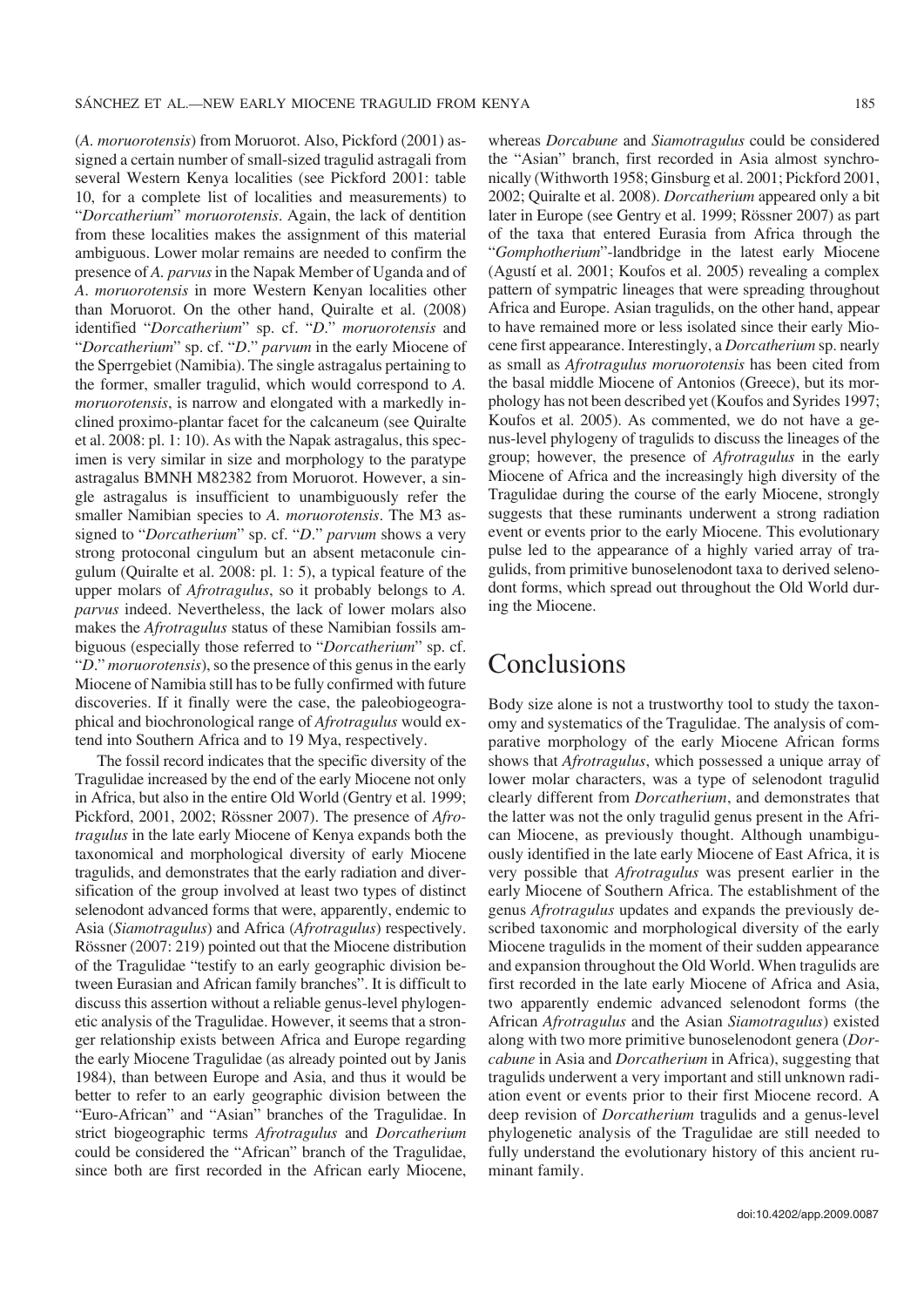## Acknowledgments

We want to thank the Kenyan Government for authorization to carry out research at Moruorot. We are grateful to Phillipa Brewer (NHM), Rich− ard H. Tedford (AMNH), and the curator staff of the Divisions of Verte− brate Zoology and Paleontology of the AMNH, and to Robert Asher and Matt Lowe (both UMZC) for facilitating access to the collections under their care. We acknowledge referees Gertrud Rössner (Ludwig−Maxi− millians Universität München, Munich, Germany) and Christine Janis (Brown University, Providence, USA) for their helpful comments that greatly improved the original manuscript. We thank Mauricio Antón (MNCN−CSIC) for giving us permission to include his illustration of *Dorcatherium* in this paper. This study is part of the Spanish Government MICINN research projects CGL 2008−05813−CO2−01 and CGL 2006− 01773/BTE, and is included in the Research Group CAM−UCM 910607. IMS acknowledges a postdoctoral MICINN/FCYT contract from the Spanish Government MICINN.

### References

- Agnarsson, I. and May−Collado, L.−J. 2008. The phylogeny of Cetartio− dactyla: The importance of dense taxon sampling, missing data, and the remarkable promise of cytochrome b to provide reliable species−level phylogenies. *Molecular Phylogenetics and Evolution* 48: 964–985. http://dx.doi.org/10.1016/j.ympev.2008.05.046 PMid:18590827
- Agustí, J., Cabrera, L., Garcés, M., Krijgsman, W., Oms, O., and Pares, J.−M. 2001. A calibrated mammal scale for the Neogene of Western Europe. State of the art. *Earth Sciences Review* 52: 247–260. http://dx.doi.org/10.1016/S0012-8252(00)00025-8
- Arambourg, W. 1933. Mammifères miocènes du Turkana, Afrique orientale. *Annales de Paléontologie* 22: 121–148.
- Arambourg, C. and Piveteau, J. 1929. Les Vertébrés du Pontien de Salonique. *Annales de Paleontologie* 18: 57–140.
- Azanza, B. 2000. Los Cervidae (Artiodactyla, Mammalia) del Mioceno de las cuencas del Duero, Tajo, Calatayud−Teruel y Levante. *Memorias del Museo Paleontológico de la Universidad de Zaragoza* 8: 1–376.
- Boschetto, H.−B., Brown, F.−H., and McDougall, I. 1992. Stratigraphy of the Lothidok Range, northern Kenya, and K−Ar ages of its Miocene primates. *Journal of Human Evolution* 30: 47–71. http://dx.doi.org/10.1016/0047-2484(92)90029-9
- Colbert, E.−H. 1935. Siwalik mammals in the American Museum of Natural History. *Transactions of the American Philosophical Society, New Series*  $26:1-401$ .
- Dubost, G. 1965. Quelques traits remarquables du comportement de *Hyemo− schus aquaticus*. *Biologia Gabonica* 1: 282–287.
- Erxleben, J.−C.−P. 1777. *Systema regni animalis per classes, ordines, genera, species, varietates, cum synonymia et historia animalium. Classis I. Mammalia*. 636 pp. Weygand, Lipsiae.
- Fahlbusch, V. 1985. Säugetierrestre (*Dorcatherium*, *Steneofiber*) aus der Miozanen Braunkhole von Wackersdorf/Oberpfalz. *Mitteilungen der Bayerischen Staatssammlung für Paläontologie und Historische Geo− logie* 25: 81–94.
- Gaur, R. 1992. On *Dorcatherium nagrii* (Tragulidae, Mammalia) with a re− view of Siwalik tragulids. *Rivista Italiana di Paleontologia e Stratigrafia* 98: 353–370.
- Gentry, A.−W., Rössner, G.−E., and Heizmann, E.−P.−J. 1999. Suborder Ruminantia.*In*: G.−E. Rössner and K. Heissig (eds.), *The Miocene Land Mammals of Europe*, 225–258. München, Verlag Dr. F. Pfeil.
- Geraads, D., Bouvrain, G., and Sudre, J. 1987. Relations phylétiques de *Bachitherium* Filhol, ruminant de l'Oligocene d'Europe occidentale. *Palaeovertebrata* 17: 43–73.

Geraads, D., Kaya, T., and Mayda, S. 2005. Late Miocene large mammals

#### 186 ACTA PALAEONTOLOGICA POLONICA 55 (2), 2010

from Yulafl1, Thrace region, Turkey, and the biogeographic implica− tions. *Acta Paleontologica Polonica* 50: 523–544.

- Ginsburg, L., Morales, J., and Soria, D. 2001. Les Ruminantia (Artio− dactyla, Mammalia) du Miocène des Bugti (Balouchistan, Pakistan). *Estudios Geológicos* 57: 155–170.
- Groves, P. and Meijaard, E. 2005. Interspecific variation in *Moschiola*, The In− dian chevrotain. *The Raffles Bulletin of Zoology, Supplement* 12: 413–421.
- Grubb, P. 1993. Order Artiodactyla.*In*: C.−M. Wemmer (ed.), *Mammal Spe− cies of the World. A Taxonomic and Geographic Reference,* 377–414. 2nd edition. Smithsonian Institution Press, Washington DC.
- Hamilton, W.−R. 1973. The Lower Miocene ruminants of Gebel Zelten, Libya. *Bulletin of the British Museum (Natural History), Geology* 21: 75–150.
- Han, D. 1986. Fossils of Tragulidae from Lufeng, Yunnan [in Chinese, with English abstract]. *Acta Anthropologica Sinica* 5: 68–78.
- Hassanin, A. and Douzery, E.−J.−P. 2003. Molecular and morphological phylogenies of Ruminantia and the alternative position of the Moschidae. *Systematic Biology* 52: 206–228.

http://dx.doi.org/10.1080/10635150390192726 PMid:12746147

- Hillenbrand, V., Göhlich, U.−B., and Rössner, G. 2009. The early Vallesian vertebrates of Atzelsdorf (Late Miocene, Austria). *Annalen des Natur− historischen Museums in Wien* 111A: 519–556.
- Janis, C.−M. 1984. Tragulids as living fossils. *In*: N. Eldredge and S.−M. Stan− ley (eds.), *Living Fossils*, 87–94. Casebooks in Earth Sciences, New York.
- Janis, C.−M. 1987. Grades and clades in hornless ruminant evolution: the re− ality of Gelocidae and the systematic position of *Lophiomeryx* and *Bachitherium*. *Journal of Vertebrate Paleontology* 7: 200–216.
- Kay, R.−N.−B. 1987. The comparative anatomy and physiology of digestion in tragulids and cervids, and its relation to food intake. *In*: C.−M. Wemmer (ed.), *Biology and Management of the Cervidae, Research Symposia of the National Zoological Park*, 214–222. Smithsonian Insti− tution Press, Washington.
- Kaup, J.−J. 1832–39. *Description d'ossements fossiles de mammifères inconnus jusqu'à présent, qui se trouvent au Muséum grand−ducal du Darmstadt. Part. V. Darmstadt*, 91–103. J.−G. Heyer, Darmstadt.
- Kaup, J.−J. and Scholl, J.−B. 1834. *Verzeichniss der Gypsabgüsse von den ausgezeichnetsten urweltlichen Thierresten des Grossherzoglichen Mu− seum zu Darmstadt*. 28 pp. Zweite Ausgabe. J.P. Diehl, Darmstadt.
- Koufos, D.−G. and Syrides, G.−E. 1997. A new Early/Middle Miocene mam− mal locality from Macedonia, Greece.*Comptes Rendus de l'Academie des Sciences de Paris, Sciences de la Terre et des planètes* 325: 511–516.
- Koufos, D.−G., Kostopoulos, D.−S., and Vlachou, T.−D. 2005. Neogene/ Quaternary mammalian migrations in Eastern Mediterranean. *Belgian Journal of Zoology* 135: 181–190.
- Linnaeus, C. 1758. *Systema naturae per regna tria naturae, secundum classes, ordines, genera, species, cum characteribus, differentiis, syno− nymis, locis. Vol. 1: Regnum animale. Editio decima, reformata*. 824 pp. Laurentii Salvii, Holmiae.
- Marcot, J.−D. 2007. Molecular phylogeny of terrestrial artiodactyls. Conflicts and resolution. *In*: D.−R. Prothero and S.−E. Foss (eds.), *The Evolution of Artiodactyls*, 4–18. The Johns Hopkins University Press, Baltimore.
- Meijaard, E. and Groves, C.−P. 2004. A taxonomic revision of the *Tragulus* mouse−deer (Artiodactyla). *Zoological Journal of the Linnean Society* 140: 63–102. http://dx.doi.org/10.1111/j.1096-3642.2004.00091.x
- Mein, P. 1989. Updating of MN zones.*In*: E.−H. Lindsay, V. Fahlbusch, and P. Mein (eds.), *European Neogene Mammal Chronology*, 73–90. NATO ASI Series 180, New York, London.
- Mein, P. and Ginsburg, L. 1997. Les mammifères du gisement miocène inférieur de Li Mae Long, Thailand: systematique, bioestratigraphie et palaéoenvironnement. *Geodiversitas* 19: 783–844.
- Métais, G. and Vislobokova, I. 2007. Basal Ruminants. *In*: D.−R. Prothero and S.−E. Foss (eds.), *The Evolution of Artiodactyls*, 189–212. The Johns Hopkins University Press, Baltimore.
- Métais, G., Chaimanee. Y., Jaeger J.−J., and Ducrocq, S. 2001. New re− mains of primitive ruminants from Thailand: evidence of the early evolution of the Ruminantia in Asia. *Zoologica Scripta* 30: 231–248. http://dx.doi.org/10.1046/j.0300-3256.2001.00071.x
- Métais, G., Chaimanee, Y., Jaeger, J.−J., and Ducrocq, S. 2007. Ecoene